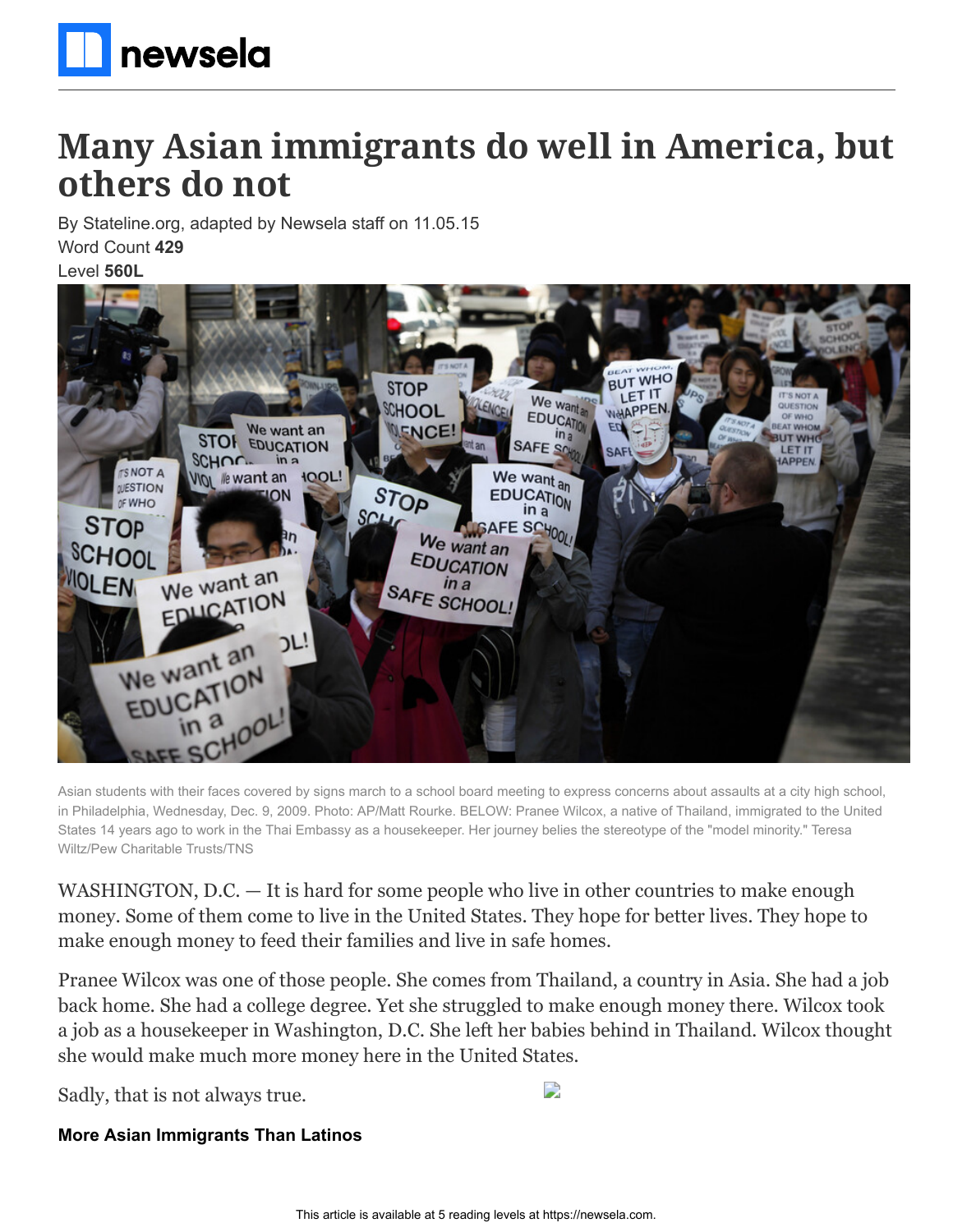More people from Asia and the Pacific Islands come to live in the United States than any other group. Even more Asians come than Latinos.

People who move to the U.S. are called immigrants. The immigrants who come from Asia and the Pacific Islands are often successful. Many make enough money to live good lives.

However, some Asian-Americans struggle.

Immigrants come from 30 countries across the large continent of Asia. They speak 100 languages. It is not easy for all immigrants to find ways to make money and live a good life in the United States. Some groups struggle or drop out of school. Some people do not speak English. It is hard for them to find English classes.

## **Big Dreams For Life In America**

Immigrants hope to live the "American Dream." The American Dream is the hope of getting an education, having a good job, and making good money.

Karthick Ramakrishnan teaches at a college. He also started a company. It gathers facts about Asians and Pacific Islanders. He said we should not think all Asian-Americans are successful. It makes it harder for the people who need help. People may not know they need it.

## **No Money, No English, No Doctors**

More than 16 million Asians and Pacific Islanders live in the United States. Thousands cannot speak English. Many are poor and cannot pay for doctors. Yet some lawmakers do not see their struggles. Some Asians do not have enough money to pay for a home.

Many Asians have good jobs. Many start technology companies or become doctors. For others like Wilcox, life is much harder. She has not given up. She works now at a nail salon. Wilcox gives manicures and pedicures. She still hopes to bring her son here to live with her in the United States.